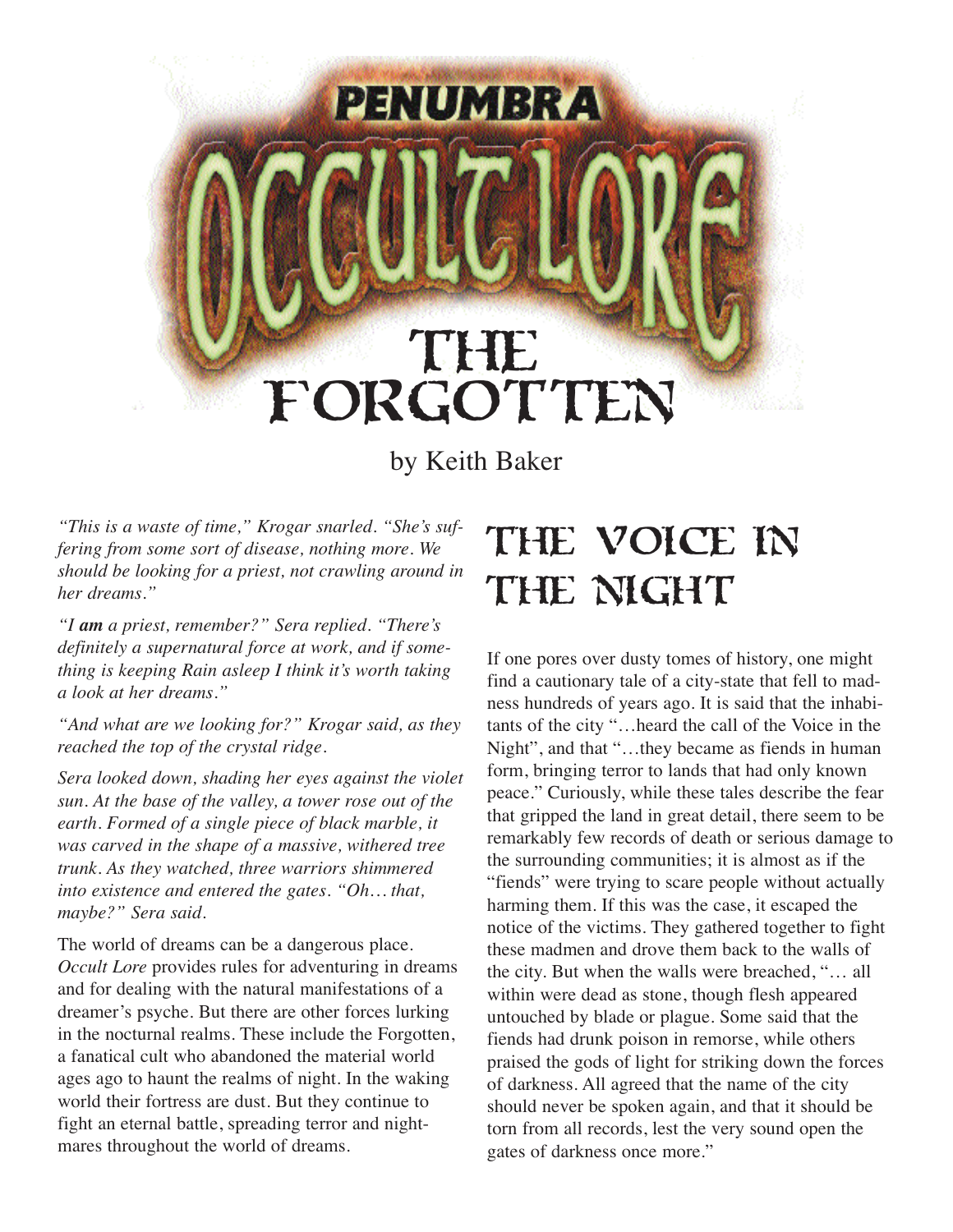This is the outsider's view of events. Those who once inhabited the city have a very different story to tell – a tale of sacrifice and a long journey through darkness.

The people of the city of Kintar were prosperous and peaceful. But some among them were troubled by dark dreams, visions in which they saw the world collapsing into flames and shadow. Eventually a council was called to discuss these visions. At this gathering a young oracle named Kennan proclaimed that the dreams were warnings of a possible future. He spoke of a goddess who had created the world in her dreams, who was now stirring in her sleep of eons; if she woke it would collapse the world back into primal chaos. This goddess – the Voice in the Night – delighted in visions of terror, and the only way to soothe her rest was to spread fear across the land. Kennan explained that as they had been shown these visions, it was their duty to stop them from occurring – even though this would turn the world against them, causing all to view them with hatred and fear.

And so the people of Kintar took up arms against their neighbors. They sought to cause dread while killing while avoiding bloodshed, for their goal was to preserve life and not to destroy it. But knowing only fear, their victims fought back until. Ultimately they were besieged in the city of Kintar. There Kennan spoke to the survivors, saying that there was only one course left to them; they would abandon the world of flesh and enter the realm of dreams, and continue their vital work there. Together with the greatest wizards of Kintar, Kennan called upon strange powers and opened a tear in the fabric of reality, pulling the souls from the bodies of his people and channeling these spirits into the dreams of the world.

The city of the Forgotten could be placed anywhere in your game world. The tale of the city of the fiends is fairly obscure, but a character could recall the story by making any of the following checks successfully: Bardic Lore (DC 23), Knowledge (Arcana) (DC 28), or Knowledge (History) (DC 23). If the character makes the roll by at least five points, he has heard rumors about the motivations of the fiends and the tale of their escape into dreams.

For centuries the people of Kintar were scattered throughout the dreaming minds of the world. Fighting to survive in the nocturnal realm, many became

skilled warriors and oneiromancers, and in time the greatest dream wizards among them were able to locate the refugees and gather them together in one place. Kennan, now an oneiromancer of tremendous power, addressed the survivors. "We are forgotten by the world. But our duty remains. We are the wall that stands between humanity and chaos. Let our name remain forgotten, but let the fear that we spread bring salvation." And so the Forgotten divided into bands, dispersing across the night to sow terror in dreaming minds.

# The Nightmare LEGION

The inhabitants of Kintar were predominantly human. The Forgotten are human only in appearance. Having abandoned their physical bodies centuries ago, they now exist as creatures of pure spirit. The Forgotten are not undead; they are living creatures who had their life-force translated into dreams. As such, the essence of one of the Forgotten replenishes itself over time, as opposed to a dream lich which must drain energy from other creatures to maintain its unnatural existence. As beings of dream energy, the Forgotten no longer need to eat or sleep, and they do not suffer from age or illness. However, they can only exist in the dreams of other beings; as a result, it is difficult for them to establish permanent settlements. The leaders of the Forgotten have tried a few different approaches to this problem. Some have settled in the dreams of fading gods or ancient cities – stagnant dreams of beings that never wake, thus leaving the Forgotten in peace. But these nocturnal backwaters are useless to those who wish to be on the front lines of the campaign of terror. The master oneiromancers have created artifacts that can trap the soul of a dreamer, creating a forward base to terrorize the dreams of those around her; each active Forgotten cell carries one of these relics with them.

The Forgotten are relatively few in number. Many of the original inhabitants of Kintar died before the transition into dreams, and those that survived can no longer reproduce as flesh and blood creatures do. When one of the Forgotten reaches a certain level of spiritual strength it may choose to divide its energy,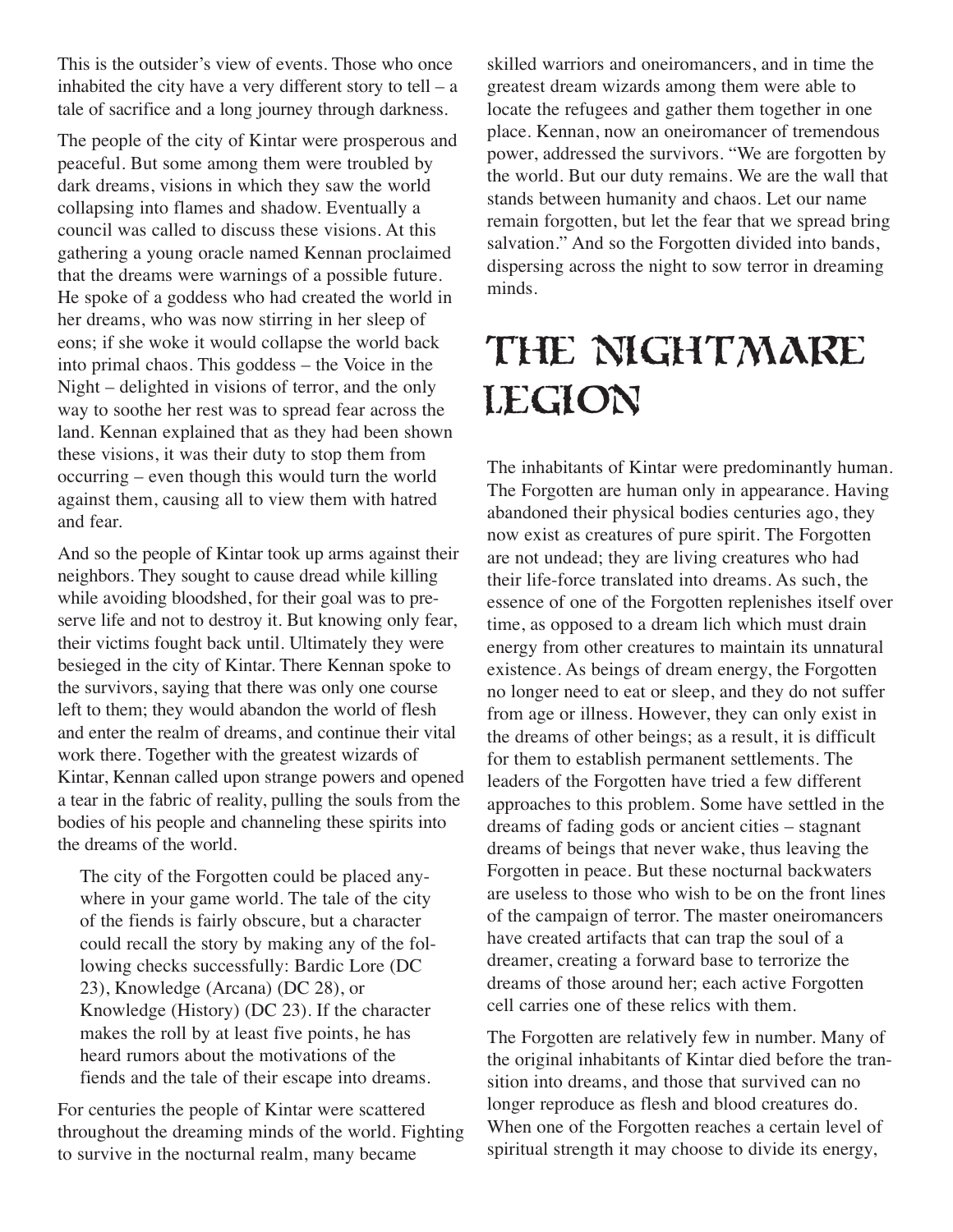creating two weaker spirits with the memories and form of the original. But many of the Forgotten never attain this level of energy, while others – usually those diminished by ennui or repeated defeat in battle – eventually lose the ability to maintain a coherent form. The oneiromancers try to preserve the memories of these weak souls by storing them in mystical pendants, with the hope that they may one day be reconstituted. But for now, the Forgotten are a slowly dying race. As a result, they operate in small groups. A cell of around twenty individuals will establish a beachhead in the mind of a vulnerable dreamer. Scouts examine nearby dreams, paving the way for small strike teams to spread terror across the local dreamscape. Forgotten cells rarely stay in one location for more than a month before moving along in search of fresh minds.

Forgotten society is bleak and austere. While they live in a world of dreams and have the power to create visions of joy and happiness, they are driven by

their sacred mission and have no energy to spare creating comforts for themselves. The Forgotten are not evil; they truly believe that through their actions they are saving lives and preventing the destruction of the world. However, centuries of causing nightmares, never eating, never sleeping, never watching children grow or living in a normal family have taken their toll on the minds of the Forgotten. They are warriors who have been fighting a war for centuries, a war they can never win, and as a result they have become somewhat inured to the pain that they cause. While their goal is to save humanity, and while they do not act with malicious intent, the Forgotten are not truly good; the best they can do is to cling to grim neutrality. The warriors and scouts rarely speak, caught in a constant struggle with despair and pessimism. The oneiromancers are often more talkative and possess powerful personalities that keep the cells moving, but they are obsessed with their cause and have little interest in other subjects.

# THE FORGOTTEN

The Forgotten are a race of humans who abandoned their physical bodies to exist in dreams. Amember of the Forgotten generally maintains the appearance she had in her mortal life, but it is a simple matter for her to alter her appearance by using Lucid Dreaming to mimic *change self*. In dreams, language is no barrier, but the Forgotten do share a noticeable accent. Everything about the Forgotten, from their black and gray clothing to their identical weapons, is designed for pure function. They are obsessed with their quest and have no time for aesthetics.

One notable thing about the Forgotten is how they are affected when they are slain in dreams. Unlike mortals, the Forgotten cannot return to the waking world; they have no bodies to return to. Instead, they are dispersed into the dreamscape. Once slain, the Forgotten cannot return to the dreams of the individual whose mind he was killed in, and he can never again enter that person's dreams. But within 24 hours he can reform in any adjacent dreamscape. The only way to permanently kill one of the Forgotten is through damage inflicted by an *oneiric bolt* spell. With that said, each death does drain the energy of the spirit; weaker-willed members of the Forgotten may lose the ability to maintain a coherent form after multiple deaths. The memories of these individuals are stored in *dream cameos*. The master oneiromancers have been searching for a way to restore these lost souls, but so far without success.

Statistics are provided for the most commonly encountered members of the Forgotten, along with their preferred tactics. It is possible to encounter Forgotten of different levels or with other skills. In particular, the statistics for the Forgotten Oneiromancer are those of a combat-oriented sorcerer; an oneiromancer dedicated to research would have more craft skills and item creation feats. Other classes are rarely seen, however. In particular, there are no clerics among the Forgotten. The only deity they acknowledge is the Voice in the Night, and they do not worship her – instead, they fight their endless struggle to prevent her from rising.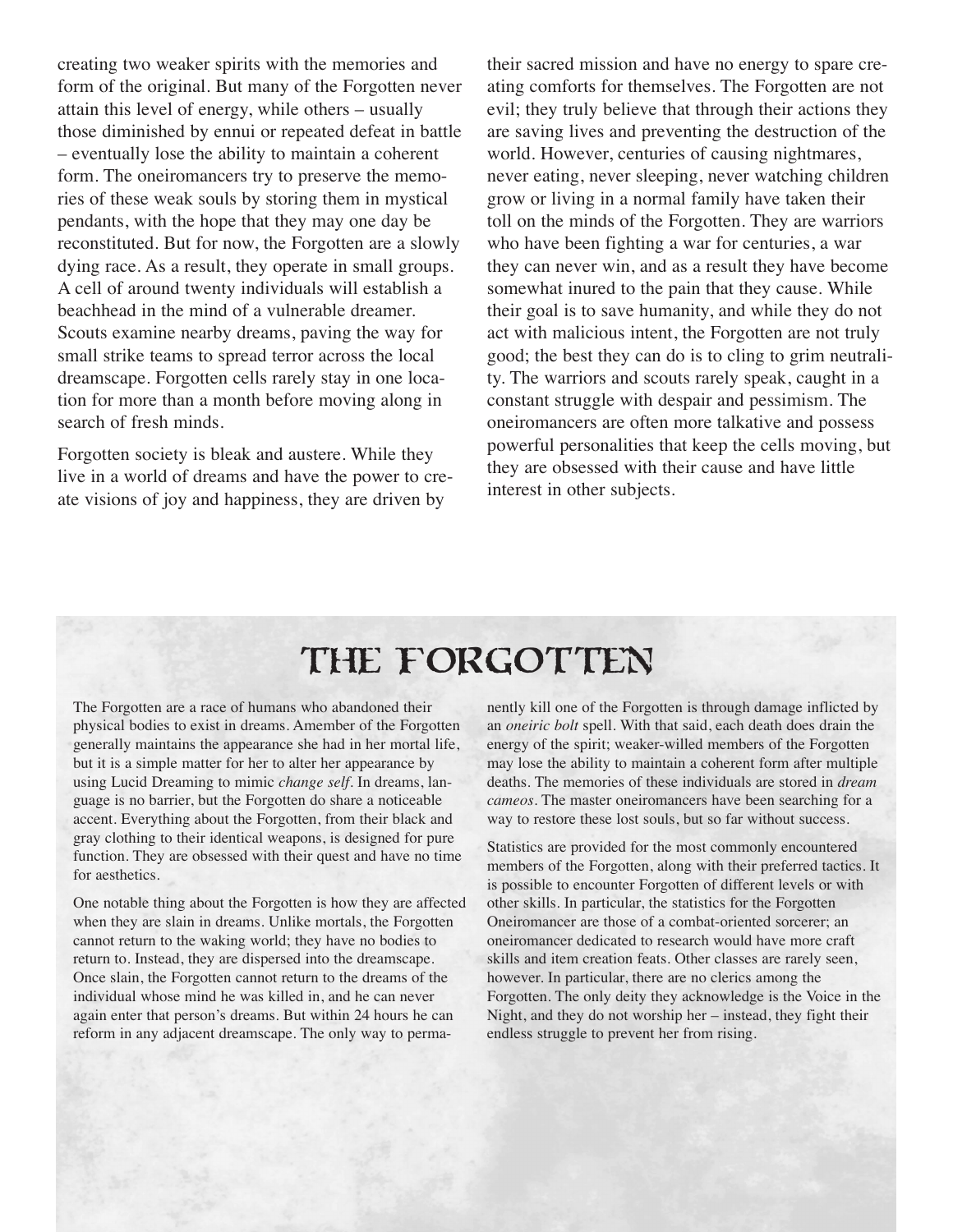# THE FORGOTTEN (CONT)

### Forgotten Scout

### *(2nd level dream warrior/4th level rogue)*

CR 6; SZ M (outsider); HD 2d8+4d6; hp 23; Init +5 (+1 Dex, +4 Improved Initiative); Spd 30 ft; AC 14 (+2 leather armor, +2 Dex); Atk melee +8 (1d8+3/19-20/x2, *+2 longsword*), ranged +9 (1d8+2/crit 20/x3, *+2 composite longbow*); Face 5 ft. X 5 ft.; Reach 5 ft; SQ: +2d6 Sneak Attack, Dreamsteel, Evasion, Forgotten Racial Traits, Uncanny Dodge; AL N; SV Fort +1, Ref +6, Will +6; Str 12, Dex 14, Con 11, Int 12, Wis 14, Cha 9

### **Dream Points:** 35

**Skills:** Balance +9, Climb+6, Hide +10, Jump +8, Listen +7, Lucid Dreaming +11, Move Silently +10, Spot +10, Tumble +9, Wilderness Lore +6

**Feats:** Dream Spy (See below), Improved Initiative, Point Blank Shot, Precise Shot, Track

#### **Special Qualities:**

**Dreamsteel** – See the Dream Warrior description.

**Evasion** – If a successful Reflex saving throw should result in half damage, it instead results in no damage.

**Forgotten Racial Traits** – All Forgotten may purchase Intimidate and Lucid Dreaming as class skills. Forgotten receive a +4 racial bonus when making skill checks with these skills. Due to centuries of single-minded dedication to their cause, Forgotten receive a +4 racial bonus to resist mind-altering effects, including magical effects and uses of social skills like Intimidate, Bluff, or Diplomacy. Finally, members of the Forgotten regain 10% of their total dream points every hour.

**Uncanny Dodge** – Gains Dex bonus to AC even while flatfooted.

Forgotten scouts are usually solo operatives. A scout will enter a dream in advance of a strike team in order to map its borders, study the host, and determine if there are any outside forces at work in the dream. She will use the Dream Spy feat and Study Dream Host action to find out all that she can about the dreamer and any intruders.

## Forgotten Warrior

### *(6th level dream warrior)*

CR 6; SZ M (outsider); HD 6d8+6; hp 33; Init +5 (+1 Dex, +4 Increased Initiative); Spd 30 ft; AC 18 (+5 chainmail, +2 large steel shield, +1 Dex); Atk melee +11/6 (1d8+4/crit 19-20/x2, +*2 longsword*); Face 5 ft. X 5 ft.; Reach 5 ft; SQ: Dreamsteel, Emulate Feat, Forgotten Racial Traits, Weightless Armor; AL N; SV Fort +3, Ref +3, Will +7; Str 14, Dex 12, Con 12, Int 11, Wis 14, Cha 9

#### **Dream Points:** 44

**Skills:** Balance +8, Lucid Dreaming +11, Jump +10, Spot  $+10$ , Tumble  $+10$ 

**Feats:** Blind-Fight (Invisible attackers get no bonus in melee; may reroll first attack that misses as a result of concealment; darkness reduces speed to three-quarters; blindness reduces speed to one-half), Cleave (May make one additional melee attack immediately after dropping an opponent), Increased Initiative, Power Attack (May reduce chance to hit by up to 6 to add an equal amount to damage), Sunder (May strike a weapon without provoking an attack of opportunity), Weapon Focus (Longsword) (+1 to hit with longswords)

#### **Special Qualities:**

**Dreamsteel**, **Emulate Feat, Weightless Armor** – See the Dream Warrior description.

**Forgotten Racial Traits -** See description under Forgotten Scout

## New Feat: DREAM SPY

The character is exceptionally skilled at sensing mental emanations within dreams, and may probe the minds of outsiders invading a dream as well as the dream host himself.

**Prerequisite:** 4 ranks of Lucid Dreaming

**Benefit:** A character with this feat receives a +3 to any Lucid Dreaming made in conjunction with the Study Dream Host action. In addition, the character can use Study Dream Host in a few additional ways. By making a Lucid Dreaming check with a DC of 15, she can sense the presence of other outsiders in the mind of the dream host; this check provides her with the number of outsiders but does not reveal their location. She may then use any of the other functions of Study Dream Host on any of the outsiders, with the usual DC for the action and the normal modifications for the user's connection to the target. The only exceptions are *analyze dream image* and *see recent event*, which can only target the dream host.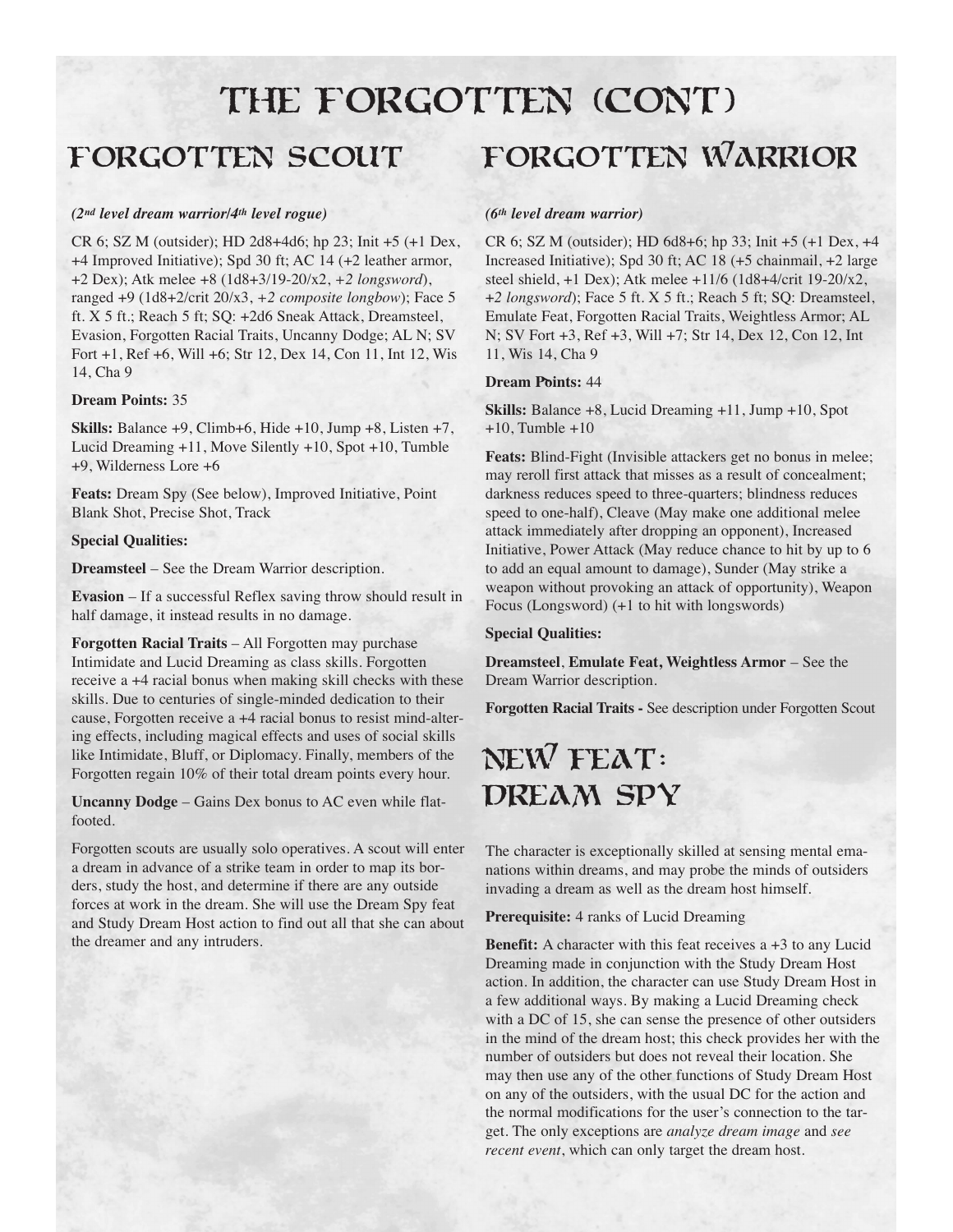# THE FORGOTTEN (CONT)

## **FORGOTTEN** Oneiromancer

### *(4th Level sorcerer/6th Level oneiromancer)*

CR 10; SZ M (outsider); HD 10d4 + 25% (Reinforced Self-Image); hp 32; Init +5 (+1 Dexterity, +4 Improved Initiative); Spd 30 ft; AC 15 (+1 Dexterity, +4 *mage armor*); Atk melee +4 (1d8-1/crit 19-20/x2, longsword); Face 5 ft. X 5 ft.; Reach 5 ft; SQ Dreamreader, Forgotten Racial Traits, Reinforced Self-Image, Stabilize Spellcasting; AL N; SV Fort +2, Ref +7, Will +5; Str 9, Dex 12, Con 11, Int 12, Wis 17, Cha 16

#### **Dream Points:** 90

**Skills:** Concentration +13, Knowledge (arcana) +7, Lucid Dreaming +16, Sense Motive +12, Spellcraft +7

**Feats:** Dodge (+1 AC bonus against a single opponent), Improved Initiative, Silent Spell (May remove verbal component; spell requires +1 level spell slot), Spell Focus (Enchantment), Spell Focus (Illusion)

#### **Special Qualities:**

**Dreamreader** – The oneiromancer gains a +6 to all Study Dream Host checks.

**Forgotten Racial Traits** – See description under Forgotten Scout.

**Reinforced Self-Image** – The oneiromancer gains an additional 25% bonus to his hit points while dreaming.

**Stabilize Spellcasting** – Spells cast by the oneiromancer always have their intended effect, ignoring the usual chance for spell malfunction within dreams.

**Spells:** 6/7/7/7/5/3/0/0/0/0 per day. DC 13 + spell level, 15 + spell level for illusions or enchantments (indicated by an asterisk).

0 level: *arcane mark, dancing lights\*, daze\*, detect magic, detect poison, flare, ghost sounds\*, light, mage hand*

1st level: *cause fear, change self, mage armor, silent image\*, ventriloquism\** 

2nd level: *blindness/deafness, detect thoughts, minor image\*, scare*

3rd level: *emotion\*, major image\*, oneiric bolt*

4th level: *circle of dreams, phantasmal killer\**

5th level: *greater shadow conjuration\**

Strike teams typically consist of two warriors and one oneiromancer. All three individuals will be wearing linked *bonds of the spirit*. These magic rings allow the wearer to transfer up to 10 hit points or dream points to another ringwearer as a partial action. In addition, if a ringwearer suffers an injury or uses a Lucid Dreaming action that should reduce her hit points or dream points below five, the excess is divided up between the other ringwearers (unless this loss would reduce the new target below five hit points or dream points, in which case the original character pays the cost).

The goal of a Forgotten strike force is to spread nightmares, not quick slaughter. If a scout locates outsiders in a dream, they will be seen as a welcome bonus – a chance to terrorize multiple minds at once. Members of the strike force will approach the party under cover of *invisibility* (using Mimic Spell Effect to produce this effect) or *improved invisibility* in the case of an oneiromancer. Using Silent Spell in order to remain undetected, the oneiromancer will then use *detect thoughts*, *emotion (despair)*, *major image*, and *phantasmal killer*. *Detect thoughts* will be used to try to isolate fears or hidden secrets. *Major image* can create scenes that highlight those fears or bring dark secrets to light. *Emotion (despair)* will generally weaken resolve and defense. And *phantasmal killer* – well, friends suddenly dropping dead is certainly disturbing, provided someone is left alive to appreciate it. In addition to these spells, the oneiromancer can use the Modify Reality function of Lucid Dreaming to cause even greater changes in a dream – twisting the environment to fit the needs of the nightmare.

The warriors are there to serve as bodyguards for the oneiromancer; they will protect him should he be spotted, and they will help to eliminate the victims once the oneiromancer's planned nightmare has run its course.

Never forget that the Forgotten are masters of Lucid Dreaming. An encounter with the Forgotten is a chance to show your players the full potential of the Lucid Dreaming skill. Forgotten warriors will use their dream points to emulate feats and increase the threat range of attacks in order to strike with flurries of critical hits. Oneiromancers will support their allies by twisting probability or reality, causing player characters to have terrible luck while increasing the abilities of their enemies.

The weapons listed in the entries for the scout and warrior have been created using Dreamsteel. As a result, they will vanish should they leave the wielder's hand. In addition, the solider or scout could produce any sort of +2 martial weapon at will; the weapons listed are standard Forgotten equipment, but if there was a reason for a warrior to switch to a greatsword or a maul, he could do it by taking a full action to engage his Dreamsteel power.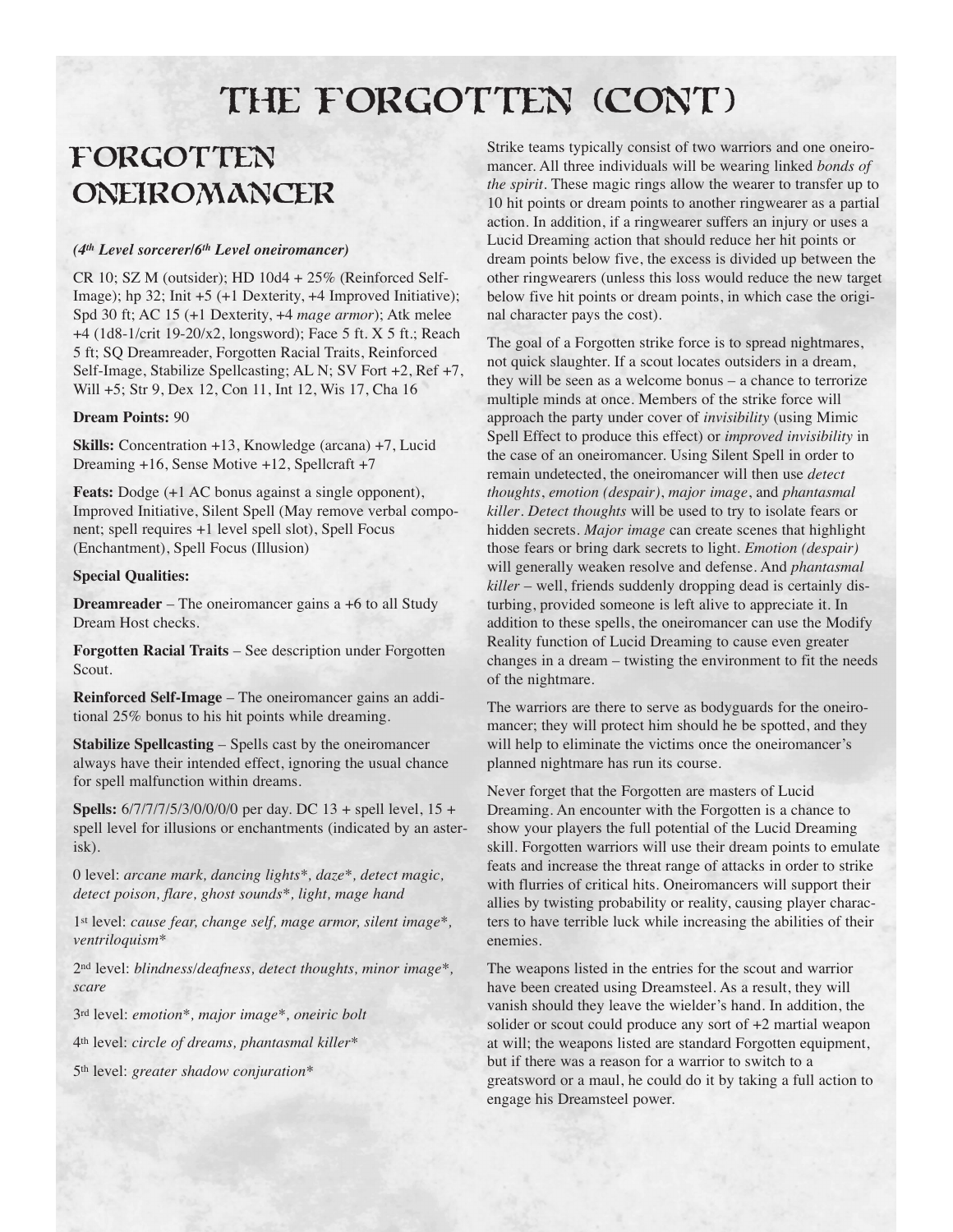# Relics of the Forgotten

Over the centuries the master oneiromancers of the Forgotten have designed many magic items to help in their crusade of fear. Two of these – the bonds of the spirit and dream cameo – have been described elsewhere. Here are two additional tools in the arsenal of the Forgotten.

## New Wondrous Item: SOUL KEEP

The Forgotten live in the dreams of others. This can make long-term planning quite awkward, as a crucial base of operations can suddenly wake up and remove her mind from the dreamscape. The *soul keep* is designed to solve this problem. The *keep* is a sphere of dark crystal, about 3" in diameter. If the character holding the sphere possesses the spell *oneiric bolt*, he can channel the bolt through the sphere. This has two effects. First, the bolt gains the benefits of the Maximize Spell feat, inflicting maximum damage. The second effect only occurs if the bolt strikes and kills the dream persona of the current dream host. In this case, the victim must make an opposed Will Saving Throw against the holder of the sphere. If she fails, the target's spirit is pulled into the sphere and her body falls into a coma (the *keep* does provide magical sustenance, so she won't starve to death). As soon as the sphere is occupied it will take root in the ground and a fortress will rise up around it, remaining in place until the spirit is released from the sphere.

Anyone who is touching the sphere of an occupied *soul keep* is considered to be the dream host for as long as he remains in contact with the sphere; this can allow a character to alter reality to a degree that would normally be impossible (including dictating the appearance and layout of the fortress surrounding the sphere). The only action that the trapped spirit can take is to communicate telepathically with anyone who touches the sphere. Releasing the spirit from the sphere requires a Lucid Dreaming check with a DC of 15. If the spirit is released the fortress disappears and the sphere comes loose from the ground.

A *soul keep* is not a transient item. If a dreamer is killed while the *keep* is in his possession, it will be left behind on the dreamscape.

*Caster Level:* 16th; *Prerequisites:* Craft Wondrous Item, 16 ranks of Lucid Dreaming, *Mordenkainen's magnificent mansion, oneiric bolt, trap the soul*; *Market Price:* 150,000 gp; *Weight:* -

### SPIRIT VESSEL

For the most part the Forgotten are content with their exile in the realm of dreams. After all, it allows them to pursue their nightmare crusade without having to worry about accidental bloodshed. But occasionally it is necessary for one of the Forgotten to return to the material world. And since the Forgotten have no physical bodies, to return to the waking world they first obtain a body.

A spirit vessel is a special form of transient object. In dreams, it takes the form of a humanoid figure carved from stone, about six inches in height. To activate the vessel, a character must hold it in one hand and use the Wake at Will action. A normal mortal cannot use the vessel, and it will be left behind in dreams. But if the user is a spiritual entity like a dream lich or one of the Forgotten, the figure will be transported to the waking world and placed at a random point within a one-mile radius of the host of the previous dream. The figure will grow in size and assume a fleshy texture, using an automatic *alter self* enchantment to assume the natural appearance of the user.

A character inhabiting a spirit vessel possesses the same statistics in the waking world that he has in the world of dreams. The vessel temporarily becomes flesh and blood, so the spirit does not gain any sort of increased armor class. If the character becomes unconscious or falls asleep the figure shrink and disappear, returning both vessel and spirit to dreams. If the user is killed in the material world, the spirit will return to dreams and the vessel will shatter, leaving shards of shrinking stone as the only trace of the spirit's passage.

Needless to say, the market price for this item is primarily for construction purposes. Very few beings would have any reason to wish to purchase such an item.

*Caster Level:* 16th; *Prerequisites:* Craft Wondrous Object, 14 ranks of Lucid Dreaming, *limited wish, polymorph any object*; *Market Price:* 100,000 gp; *Weight:* 1 lb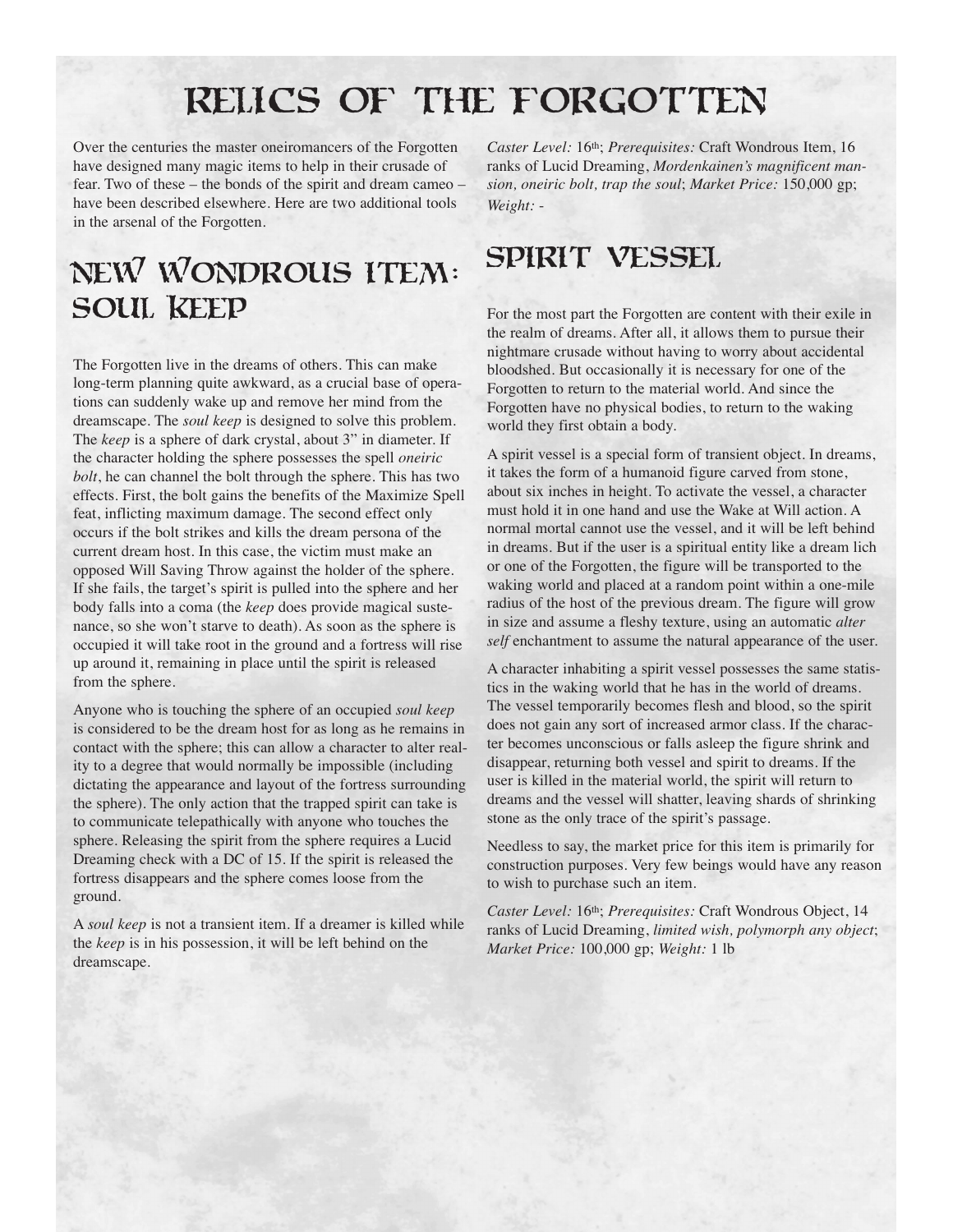# **ADVENTURE SEEDS**

The Forgotten can be a good tool for pulling characters into dreams. If an ally of the party is suffering from Forgotten raids, the party may need to find a way to get inside her dreams and evict these unwelcome visitors. Conflict with the Forgotten can help to teach characters the many ways to use Lucid Dreaming – even if they learn these tricks the hard way. And given that they are effectively immortal, the Forgotten can also serve as effective long-term villains in a campaign in which dreams play a significant role. You may have forced Kol the Oneiromancer from the mind of your friend, but who knows when your paths will cross again?

Of course, when using the Forgotten as villains, it is important to remember that they are not evil as such. In a sense, they are tragic figures, doomed to live amidst endless horror in order to save the world (at least, that's what they believe).

Here are a few specific ways you might use the Forgotten.

## Guardians of the DREAMWORLD

### *"You shall never claim the Orb of Drusirius, mortal!"*

There are only a few static locations in the world of dreams – the memories of fading gods, ancients cities, and similar oddities. Often, these dreams contain powerful transient relics; these relics may be one of the things that preserves the dream and keeps it stable. The constant dreams are also extremely valuable to the Forgotten, who use them as staging areas. So, if a party is following a lead to reclaim the fabled Sword of Victory from the mind of the Fallen God, they might discover a force of Forgotten camped out in the temple – and the Forgotten aren't too keen about humans coming in and destabilizing their homes.

# Wave of Terror

*"I don't know what's wrong with Raindrop… but I'm guessing that it has something to do with all these nightmares we've been hearing about."*

At some point a party who spends a lot of time exploring dreams is going to run into Forgotten crusaders. This may simply be a random encounter with a wandering strike team. Or it could be more serious. Perhaps a Forgotten cell seizes the mind of one of the allies of the party using a *soul keep*, and starts using her as a base of operations to terrorize the city. People start talking about terrible nightmares. Mages can't memorize their spells. Tempers are flaring and people are afraid. And, of course, the friend of the PCs is in a coma. What do they do? If there is a dreamwalker in the party, he may choose to investigate the matter on his own. Otherwise, the PCs can be approached by a priestess of Caeryn Donaleth. She knows what is going on, but doesn't have the power to stop it; however, she can use *circle of dreams* to get the party to where the action is.

One thing to remember is that while it is convenient to say that the dreams of one individual border the dreams of those somewhere in her vicinity, it doesn't have to be a direct one-to-one correlation to the physical world. It's more interesting to look at the local population and determine whose dreams are most similar to the victim of the *soul keep*. If she's a wizard, then perhaps the wizard's guild will be hardest hit. If she's always wanted to be an opera singer, perhaps it will be other aspiring performers. There should be some tie between the victim of the *keep* and the others suffering nightmares – but it doesn't have to be a direct physical connection.

## Crossing Over

*"Every moment that I waste in the waking world places reality in peril. So just give me the necklace and no one will get hurt."*

While exploring dreams, a party may unwittingly pick up an item that is very important to the Forgotten – something like a *dream cameo*. Alternately, a group that repeatedly disrupts the affairs of the Forgotten may be targeted for perma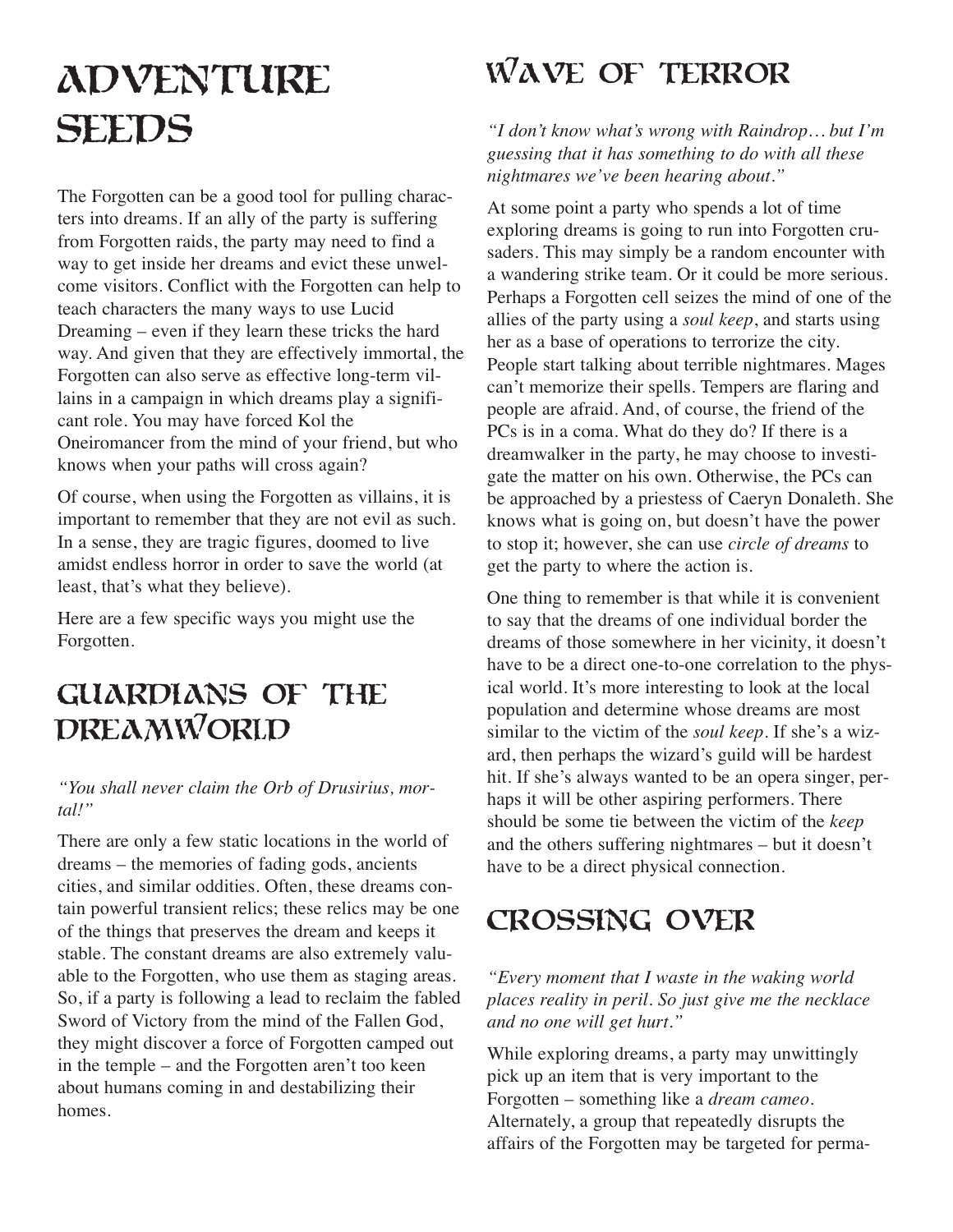nent assassination. In either case, an agent could be given a *spirit vessel* and sent to the waking world. This is most effective if the characters have become complacent in the belief that the Forgotten can't do anything to them while they are awake.

## The Lesser of TWO EVILS

*"This thing is an abomination against all life – a creature of the darkness we seek to hold at bay. If we can help you, we shall."*

The Forgotten often appear to be villains. But when the party encounters a powerful dream lich, the Forgotten may be the only ones with enough knowledge of the dream realms to deal with the creature. If a dream lich has possessed an ally of the party, the only chance to defeat the beast may be to team up with a Forgotten strike force. Dream liches are malicious undead beings, and while the Forgotten usually have no interest in mortal affairs, they could be convinced to help fight such a monster.

Another possibility is to seek the help of the Forgotten in dealing with a modern-day cult of the Voice in the Dark. This group is trying to spread terror to placate the Voice, but they are doing it through a serious of horrific murders. The Forgotten believe that fear is necessary, but they dislike bloodshed. Can they help the party find the killers?

# Appendix: The DREAM WARRIOR

The oneiromancer is a spellcaster who studies dreams from a philosophical perspective. But there are those who have no interest in understanding the nature of dreams – people who look at lucid dreaming as a means to an end, who wish to fight the monsters of the mind as opposed to studying them. A dream warrior undergoes extensive martial training in the waking world while simultaneously learning meditative techniques to strengthen his minds in dreams. Part fighter, part monk, the dream warrior can serve as a spiritual bodyguard who protects the dreams of his allies or he can be a mental raider who tears knowledge from the dreaming minds of his enemies.

The path of the dream warrior requires intense training and devotion. Dream warriors are usually attached to an order or monastery with a strict hierarchy of teachers and students. The two largest human orders were part of the societies of the Kyri and the Forgotten. The Forgotten now exist only in dreams, while the Kyri have been completely destroyed. A few of the elven followers of Caeryn Donaleth are known to follow this martial path, but disciplined dreamers are uncommon among the other races. You will have to decide if there are other orders of dream warriors in your world, and what trials a character would have to undergo to receive training.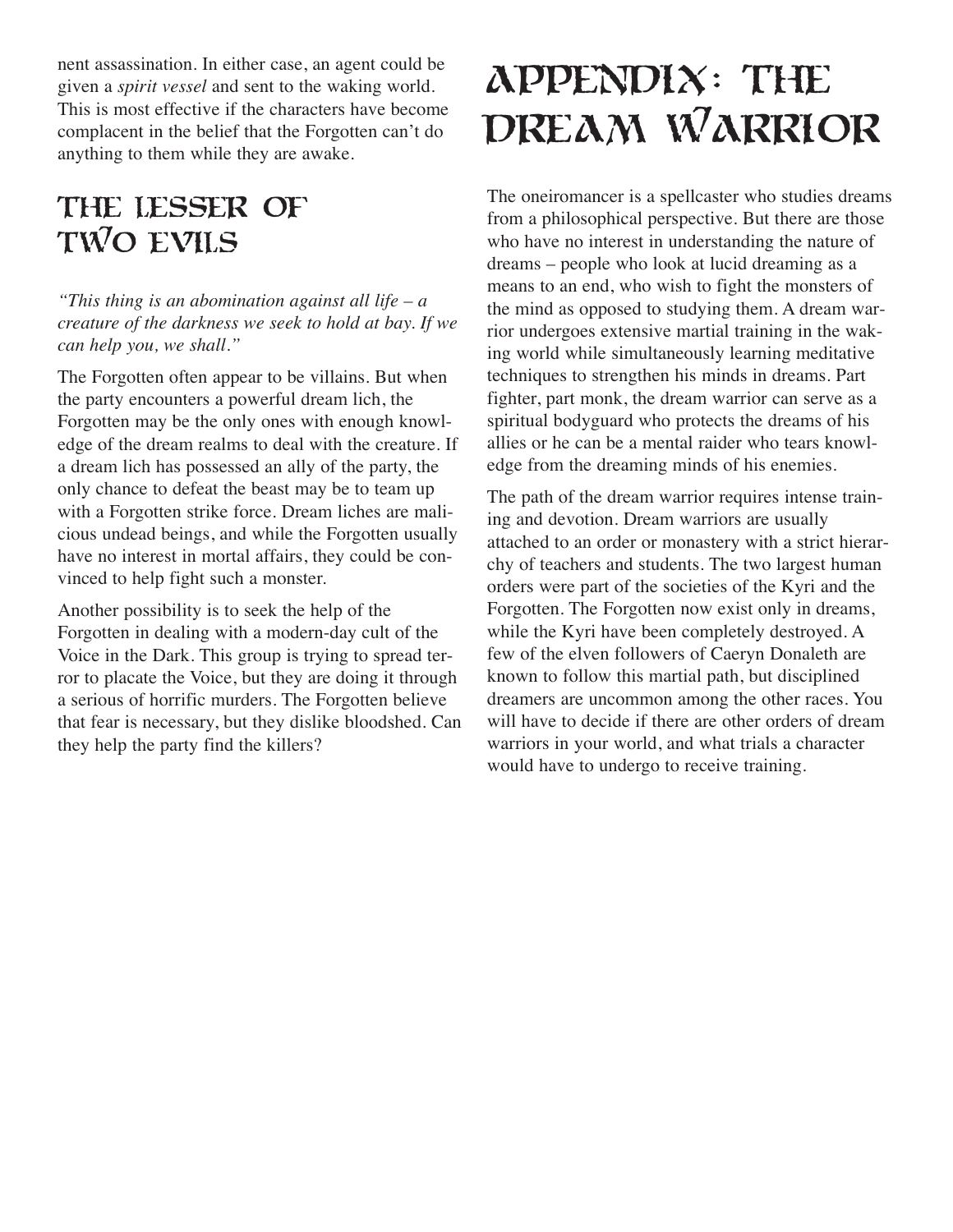# New Class: Dream Warrior

**Abilities:** The dream warrior has to meet the demands of two worlds. As a warrior, all of the physical attributes are valuable to the dreamer. However, when dreaming strength of will can be far more important than strength of arms. Wisdom provides a dream warrior with the energy he needs to use his Lucid Dreaming skill, and as such it is a vital attribute for a character to possess.

### **Alignment:** Any.

**Hit Die:** d8

## Class Skills

The class skills of the dream warrior are Balance (Dex), Climb (Str), Craft (Int), Jump (Str), Lucid Dreaming (Wis), Spot (Wis), Swim (Str), Tumble (Dex).

Skill points at 1<sup>st</sup> level:  $(3 + Int$  modifier) x 4 Skill points at each level: 3 + Int modifier

Dream points at 1<sup>st</sup> level:  $(3 + Wis$  Modifier) x 2 Dream points at each level: 3 + Wis modifier

### Class Features

All of the following are class features of the dream warrior:

**Weapon and Armor Proficiency:** A dream warrior is proficient in the use of all simple and martial weapons, the use of all types of armor (heavy, medium, and light), and shields.

**Deep Sleep:** A dream warrior is trained to enter a deep form of meditation which functions in a manner similar to *sleep of the just*. While in this trance, the character will only wake up if he voluntarily chooses to do so (using the Wake at Will action described in *Occult Lore*), if he dies in dreams, or if he takes

physical damage in the waking world. He will not be bothered by noises or other distractions in the waking world, and will not have to make Will saves to prolong the length of a dream.

**Dreamsteel:** During his initial meditation sessions, a dream warrior learns a highly concentrated form of the Alter Reality discipline – focusing his thoughts to the point that he can create weapons or armor out of pure belief. While dreaming, a dream warrior can take a full action and expend a certain amount of dream points to produce a weapon or piece of armor, as described below. This does not provoke an attack of opportunity. These weapons only exist for the dream warrior, and should they ever leave his possession they instantly vanish. A weapon will appear in the warrior's hand, and armor forms on his body.

The type and quality of equipment that a character can create is based on the number of ranks he has in the Lucid Dreaming skill, as shown below. A dream warrior can only created a weapon he is proficient with.

So a dream warrior with 10 ranks of Lucid Dreaming could spend a total of 9 dream points to create a large shield, a breastplate, and a *+1 greatsword*.

**Accompany Dreamer:** If the dream warrior uses his Deep Sleep ability while in physical contact with another living being, he may choose to enter the dreams of that being. If the warrior's presence is unwelcome, the warrior must make a Lucid Dreaming skill check opposed by the target's Will Saving Throw. If the warrior succeeds, he enters the dream; if he fails, he cannot try to enter that being's dreams again for at least 24 hours. This resistance is subconscious; the is not consciously aware of the warrior's attempt to invade her dreams.

**Bonus Feats:** A dream warrior divides his time between deep meditation and intense martial training. A dream warrior receives an additional bonus feat at 2nd level and every three levels thereafter. These feats must be drawn from the following list: Ambidexterity, Blind-Fight, Cleave, Combat Reflexes,

| <b>Lucid Dreaming Dream Points Equipment</b> |                |                                     | <b>Lucid Dreaming Dream Points Equipment</b> |    |                                      |
|----------------------------------------------|----------------|-------------------------------------|----------------------------------------------|----|--------------------------------------|
|                                              | $\Omega$       | any weapon; 20 arrows,              | 14                                           | 6  | any heavy armor                      |
|                                              |                | bolts, or sling stones              | 16                                           | 8  | any weapon                           |
| 2                                            |                | any shield                          |                                              |    | (+4 enhancement bonus)               |
| $\overline{4}$                               | 2              | any weapon                          | 18                                           | 8  | any armor or shield                  |
|                                              |                | (+1 enhancement bonus)              |                                              |    | (+1 enhancement bonus)               |
| 6                                            | 2              | 20<br>any light armor<br>any weapon |                                              | 10 | any weapon<br>(+5 enhancement bonus) |
| 8                                            | $\overline{4}$ |                                     |                                              |    |                                      |
|                                              |                | (+2 enhancement bonus)              | 22                                           | 12 | any armor or shield                  |
| 10                                           | $\overline{4}$ | any medium armor                    |                                              |    | (+2 enhancement bonus)               |
| 12                                           | 6              | any weapon                          |                                              |    |                                      |

(+3 enhancement bonus)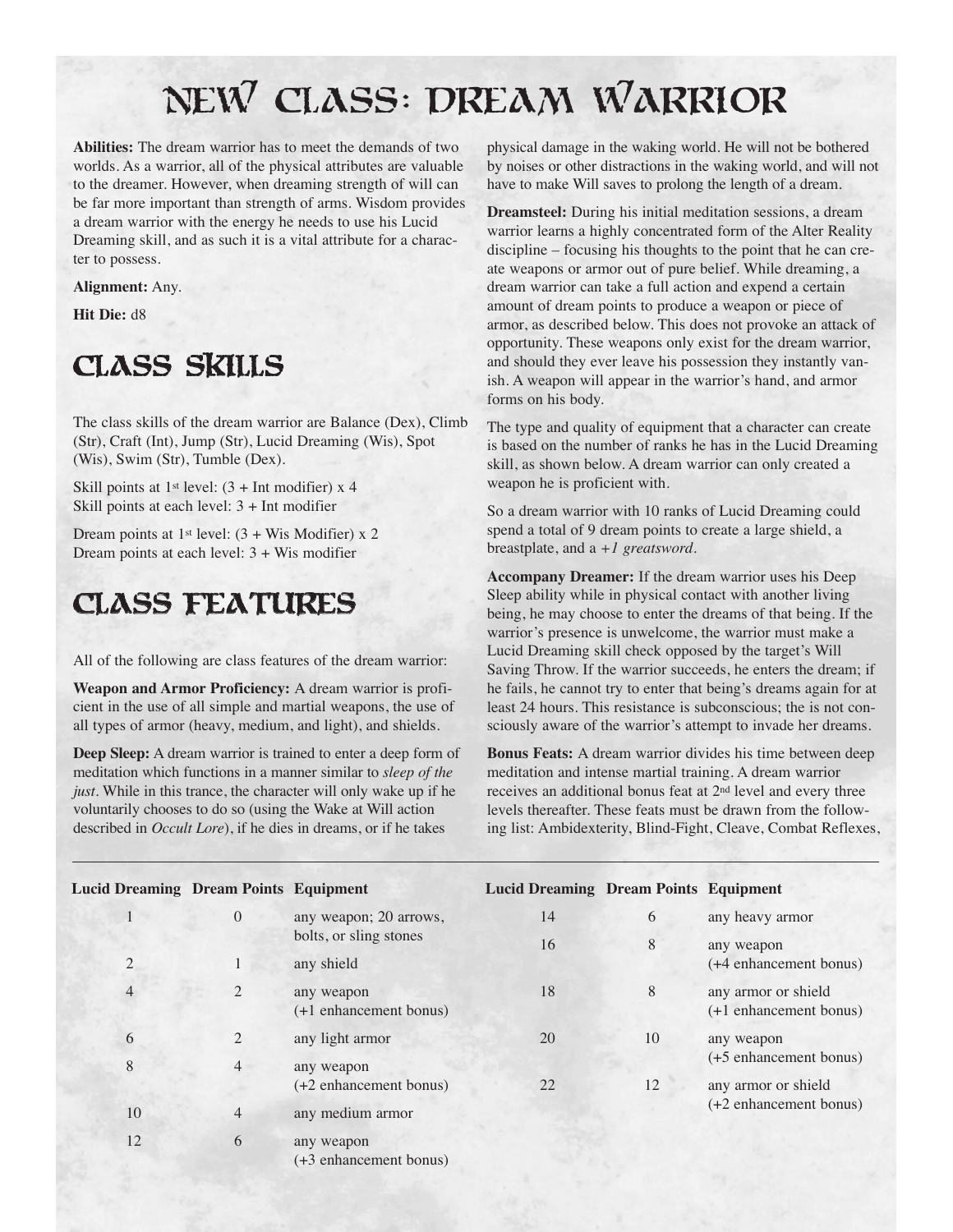# New Class: Dream Warrior (cont)

Deflect Arrows, Dodge, Exotic Weapon Proficiency, Expertise, Far Shot, Great Cleave, Improved Bull Rush, Improved Critical, Improved Disarm, Improved Initiative, Improved Two Weapon Fighting, Improved Trip, Improved Unarmed Strike, Mobility, Point Blank Shot, Power Attack, Precise Shot, Quick Draw, Rapid Shot, Shot on the Run, Spring Attack, Sunder, Stunning Fist, Two-Weapon Fighting, Weapon Finesse, Weapon Focus, Whirlwind Attack. The character must meet all of the usual prerequisites for selecting the feat.

**Emulate Feat:** The intense training of the dream warrior makes it easier for him to perform martial feats in him mind. Whenever he uses the Mimic Feat mimic one of the feats from the Bonus Feats list given above, he receives a +5 to his Lucid Dreaming Check and only needs to spend 2 dream points instead of 3.

**Special Abilities:** At 4<sup>th</sup> level and every three levels thereafter, a dream warrior gets a special ability of his choice from the following:

*Additional Dream Points:* The character gains four additional dream points. This ability may be taken multiple times.

*Good Fortune:* Opponents cannot use the Alter Probability function of Lucid Dreaming to adversely affect the rolls of a dream warrior who possesses this special ability.

*Keen Mind:* The character gets a +5 to Lucid Dreaming checks when using Modify Threat Range.

*Mind over Mortality:* The dream warrior receives a +3 bonus to Will Saves made to resist the negative effects of death in dreams.

*Positive Self-Image:* The character receives a +3 bonus to all saving throws made against hostile manifestations of Mimic Spell Effect.

*Spirit Tracker:* The dream warrior receives a +10 to his Lucid Dreaming check when he uses Study Dream Host to determine the current physical or spiritual location of the host.

*Weightless Armor:* While in dreams, the armor check penalty of any armor the character wears is reduced to zero. Further, the warrior does not suffer any reduction in movement rate due to wearing armor. However, the arcane spell failure and maximum Dex bonus values of armor remain unchanged.

| Level          | <b>Base</b><br><b>Attack Bonus</b> | Fort<br><b>Save</b> | <b>Ref</b><br><b>Save</b> | Will<br><b>Save</b> | <b>Special</b>                   |
|----------------|------------------------------------|---------------------|---------------------------|---------------------|----------------------------------|
| 1              | $+1$                               | $+0$                | $+0$                      | $+2$                | Deep Sleep, Dreamsteel           |
| $\overline{2}$ | $+2$                               | $+0$                | $+0$                      | $+3$                | Accompany Dreamer,<br>Bonus Feat |
| 3              | $+3$                               | $+1$                | $+1$                      | $+3$                | <b>Emulate Feat</b>              |
| $\overline{4}$ | $+4$                               | $+1$                | $+1$                      | $+4$                | Special Ability                  |
| 5              | $+5$                               | $+1$                | $+1$                      | $+4$                | <b>Bonus Feat</b>                |
| 6              | $+6/+1$                            | $+2$                | $+2$                      | $+5$                |                                  |
| 7              | $+7/+2$                            | $+2$                | $+2$                      | $+5$                | Special Ability                  |
| 8              | $+8/+3$                            | $+2$                | $+2$                      | $+6$                | <b>Bonus Feat</b>                |
| 9              | $+9/+4$                            | $+3$                | $+3$                      | $+6$                |                                  |
| 10             | $+10/+5$                           | $+3$                | $+3$                      | $+7$                | Special Ability                  |
| 11             | $+11/+6/+1$                        | $+3$                | $+3$                      | $+7$                | <b>Bonus Feat</b>                |
| 12             | $+12/+7/+2$                        | $+4$                | $+4$                      | $+8$                |                                  |
| 13             | $+13/+8/+3$                        | $+4$                | $+4$                      | $+8$                | Special Ability                  |
| 14             | $+14/+9/+4$                        | $+4$                | $+4$                      | $+9$                | <b>Bonus Feat</b>                |
| 15             | $+15/+10/+5$                       | $+5$                | $+5$                      | $+9$                |                                  |
| 16             | $+16/+11/+6/+1$                    | $+5$                | $+5$                      | $+10$               | Special Ability                  |
| 17             | $+17/+12/+7/+2$                    | $+5$                | $+5$                      | $+10$               | <b>Bonus Feat</b>                |
| 18             | $+18/+13/+8/+3$                    | $+6$                | $+6$                      | $+11$               |                                  |
| 19             | $+19/+14/+9/+4$                    | $+6$                | $+6$                      | $+11$               | Special Ability                  |
| 20             | $+20/+15/+10/+5$                   | $+6$                | $+6$                      | $+12$               | <b>Bonus Feat</b>                |
|                |                                    |                     |                           |                     |                                  |

## DREAM WARRIOR